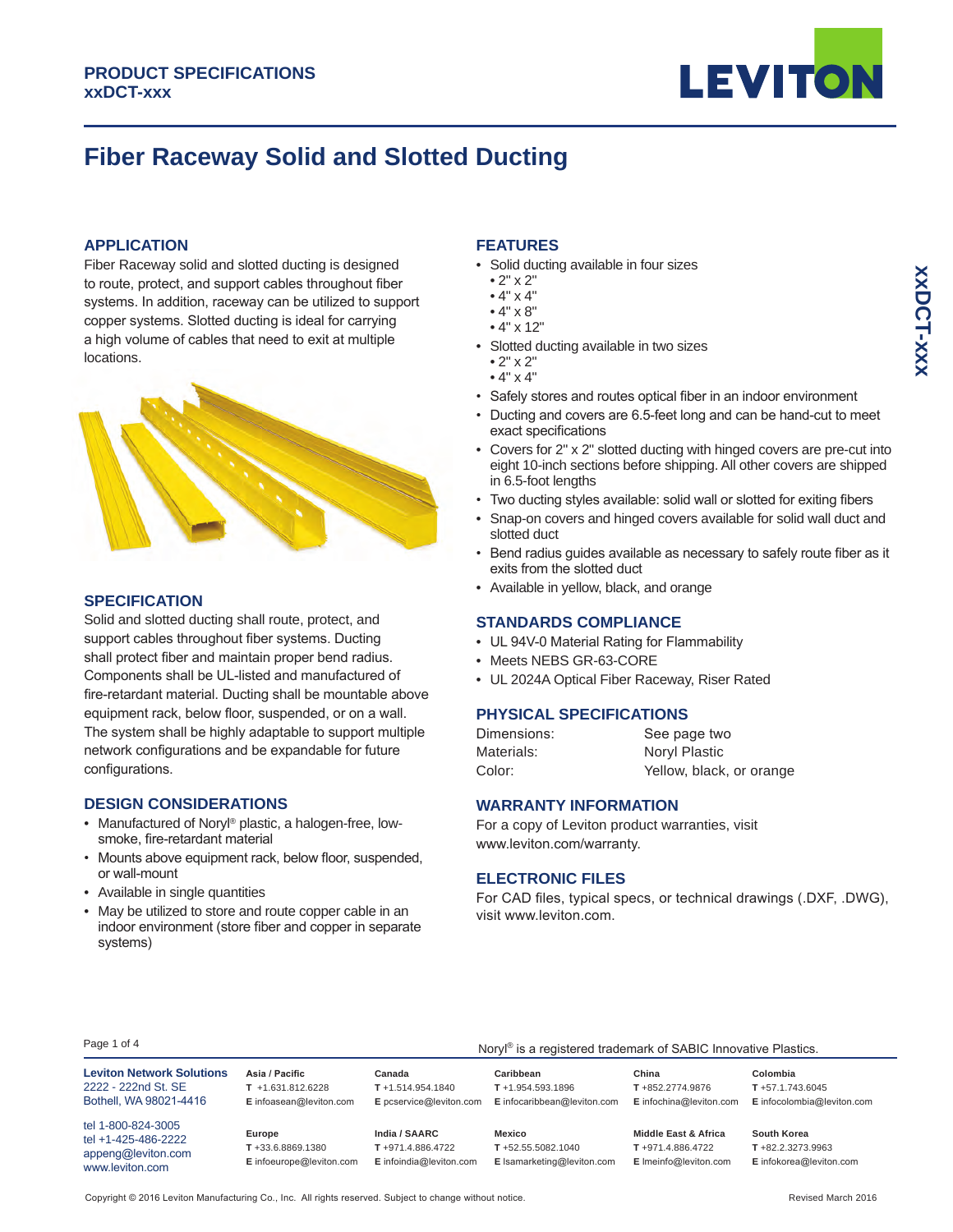# **PRODUCT SPECIFICATIONS xxDCT-xxx**







**XXX-TOCXX xxDCT-xxx**

Pictured: S2DCT-DSL<br>
Pictured: S2DCT-DSL<br>
NOTE: Illustrations not to scale<br>
NOTE: Illustrations not to scale NOTE: Illustrations not to scale

| <b>DUCT DIMENSIONS</b>        |                |                |                |            |
|-------------------------------|----------------|----------------|----------------|------------|
| <b>Description</b>            | $2" \times 2"$ | $4" \times 4"$ | $4" \times 8"$ | $4"$ x 12" |
| Internal Cross Sectional Area | $3.9^{12}$     | $14.6"^2$      | $32.1^{\circ}$ | 43.9"2     |
| Patch Cord Capacity           | 293            | 1004           | 2050           | 3100       |
| <b>Weight Capacity</b>        | $22$ lbs.      | 88 lbs.        | $110$ lbs.     | 126 lbs.   |

NOTE: Fiber capacities listed are maximum quantities and are based off of cable that is 3.0 mm in diameter. It is recommended that duct be filled to about 50% of its depth with optical fiber to avoid crushing or placing excessive stress on the fiber cable.

| <b>DUCTING</b>                |                |                |                |            |
|-------------------------------|----------------|----------------|----------------|------------|
| <b>Description</b>            | $2" \times 2"$ | $4" \times 4"$ | $4" \times 8"$ | $4"$ x 12" |
| Solid Duct                    | S2DCT-SDT      | *4DCT-SDT      | *8DCT-SDT      | *WDCT-SDT  |
| Solid Duct and Cover          | S2DCT-SDC      | *4DCT-SDC      | *8DCT-SDC      | *WDCT-SDC  |
| <b>Slotted Duct</b>           | S2DCT-DSL      | *4DCT-DSL      |                |            |
| Solid Duct and Hinged Covert  | S2DCT-DHC      | *4DCT-DHC      | *8DCT-DHC      |            |
| Slotted Duct and Cover        | S2DCT-DCS      | *4DCT-DCS      |                |            |
| Slotted Duct and Hinged Cover |                | *4DCT-SHC      |                |            |
|                               |                |                |                |            |

Dimensions listed as H x W.

† 2" x 2" Hinged cover is in eight 10-inch sections only.

\* = Color: Choose from any of the colors below. Black and orange are special order and require additional lead time. 2" x 2" offered in yellow only.



Contact inside sales at 800.722.2082 to order. Callers from outside the U.S. and Canada please dial 1.425.486.2222

## Page 2 of 4

| <b>Leviton Network Solutions</b>                                                   | Asia / Pacific                                         | Canada                                                       | Caribbean                                                 | China                                                                            | Colombia                                                       |
|------------------------------------------------------------------------------------|--------------------------------------------------------|--------------------------------------------------------------|-----------------------------------------------------------|----------------------------------------------------------------------------------|----------------------------------------------------------------|
| 2222 - 222nd St. SE                                                                | $T + 1.631.812.6228$                                   | $T + 1.514.954.1840$                                         | $T + 1.954.593.1896$                                      | T+852.2774.9876                                                                  | $T + 57.1.743.6045$                                            |
| Bothell, WA 98021-4416                                                             | E infoasean@leviton.com                                | E pcservice@leviton.com                                      | E infocaribbean@leviton.com                               | E infochina@leviton.com                                                          | E infocolombia@leviton.com                                     |
| tel 1-800-824-3005<br>tel +1-425-486-2222<br>appeng@leviton.com<br>www.leviton.com | Europe<br>T+33.6.8869.1380<br>E infoeurope@leviton.com | India / SAARC<br>T+971.4.886.4722<br>E infoindia@leviton.com | Mexico<br>T+52.55.5082.1040<br>E Isamarketing@leviton.com | <b>Middle East &amp; Africa</b><br>$T + 971.4.886.4722$<br>E Imeinfo@leviton.com | South Korea<br>$T + 82.2.3273.9963$<br>E infokorea@leviton.com |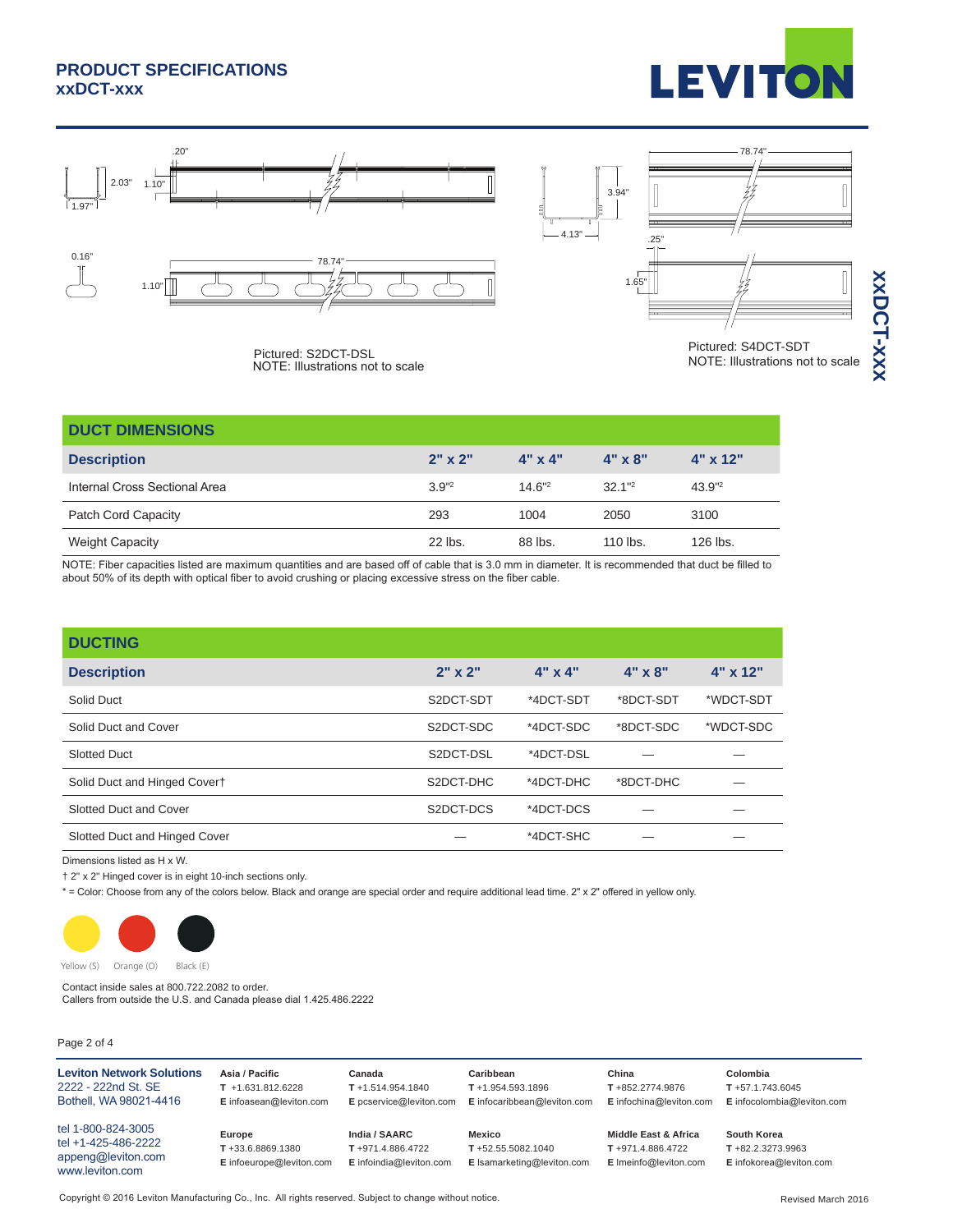

| <b>ACCESSORIES</b>                                         |             |                     |                               |                 |
|------------------------------------------------------------|-------------|---------------------|-------------------------------|-----------------|
| <b>Description</b>                                         | $2"$ x $2"$ | $A'' \times A''$    | $4" \times 8"$                | $4" \times 12"$ |
| Radius Guide (10 Pack) (fit 2"x2" and 4"x4" slotted ducts) | SRAGD-SLT   | SRAGD-SLT           |                               |                 |
| Joiner                                                     | S2JNR-SLT   | S4JNR-SLT S8JNR-SLT |                               |                 |
| Slotless Joiner                                            |             |                     | S4JNR-SLS S8JNR-SLS SWJNR-SLS |                 |

| <b>END CAPS</b>                       |                |                |                     |                 |
|---------------------------------------|----------------|----------------|---------------------|-----------------|
| <b>Description</b>                    | $2" \times 2"$ | $4" \times 4"$ | $4" \times 8"$      | $4" \times 12"$ |
| End Cap, standard                     |                |                | *4END-CAP *8END-CAP |                 |
| End Cap, slotless                     |                | *4END-CSL      | *8END-CSL           | *WEND-CSL       |
| End Cap, Two 0.75" diameter knockouts | S2END-20D      |                |                     |                 |
| End Cap, One 1.5" diameter knockout   | S2END-38D      |                |                     |                 |
| End Cap, One 1.5" hole                | S2END-38H      |                |                     |                 |
| End Cap Tube Outlet for 2" Tube       | S2END-OUT      |                |                     |                 |
| End Cap, Two 1.75" diameter knockouts |                | *4END-46D      |                     |                 |
| End Cap, Two 1.25" diameter knockouts |                | *4END-32D      |                     |                 |
|                                       |                |                |                     |                 |

#### Dimensions listed as H x W.

\* = Color: Choose from any of the colors below. Black and orange are special order and require additional lead time. 2" x 2" offered in yellow only.



Yellow (S) Orange (O) Black (E)

Contact inside sales at 800.722.2082 to order. Callers from outside the U.S. and Canada please dial 1.425.486.2222

#### Page 3 of 4

| <b>Leviton Network Solutions</b><br>2222 - 222nd St. SE<br>Bothell, WA 98021-4416  | Asia / Pacific<br>$T$ +1.631.812.6228<br>E infoasean@leviton.com | Canada<br>$T + 1.514.954.1840$<br>E pcservice@leviton.com    | Caribbean<br>$T + 1.954.593.1896$<br>E infocaribbean@leviton.com | China<br>T+852.2774.9876<br>E infochina@leviton.com                          | Colombia<br>$T + 57.1.743.6045$<br>E infocolombia@leviton.com  |
|------------------------------------------------------------------------------------|------------------------------------------------------------------|--------------------------------------------------------------|------------------------------------------------------------------|------------------------------------------------------------------------------|----------------------------------------------------------------|
| tel 1-800-824-3005<br>tel +1-425-486-2222<br>appeng@leviton.com<br>www.leviton.com | Europe<br>T+33.6.8869.1380<br>E infoeurope@leviton.com           | India / SAARC<br>T+971.4.886.4722<br>E infoindia@leviton.com | Mexico<br>$T + 52.55.5082.1040$<br>E Isamarketing@leviton.com    | <b>Middle East &amp; Africa</b><br>T+971.4.886.4722<br>E Imeinfo@leviton.com | South Korea<br>$T + 82.2.3273.9963$<br>E infokorea@leviton.com |

**XXDCT-XXX xxDCT-xxx**